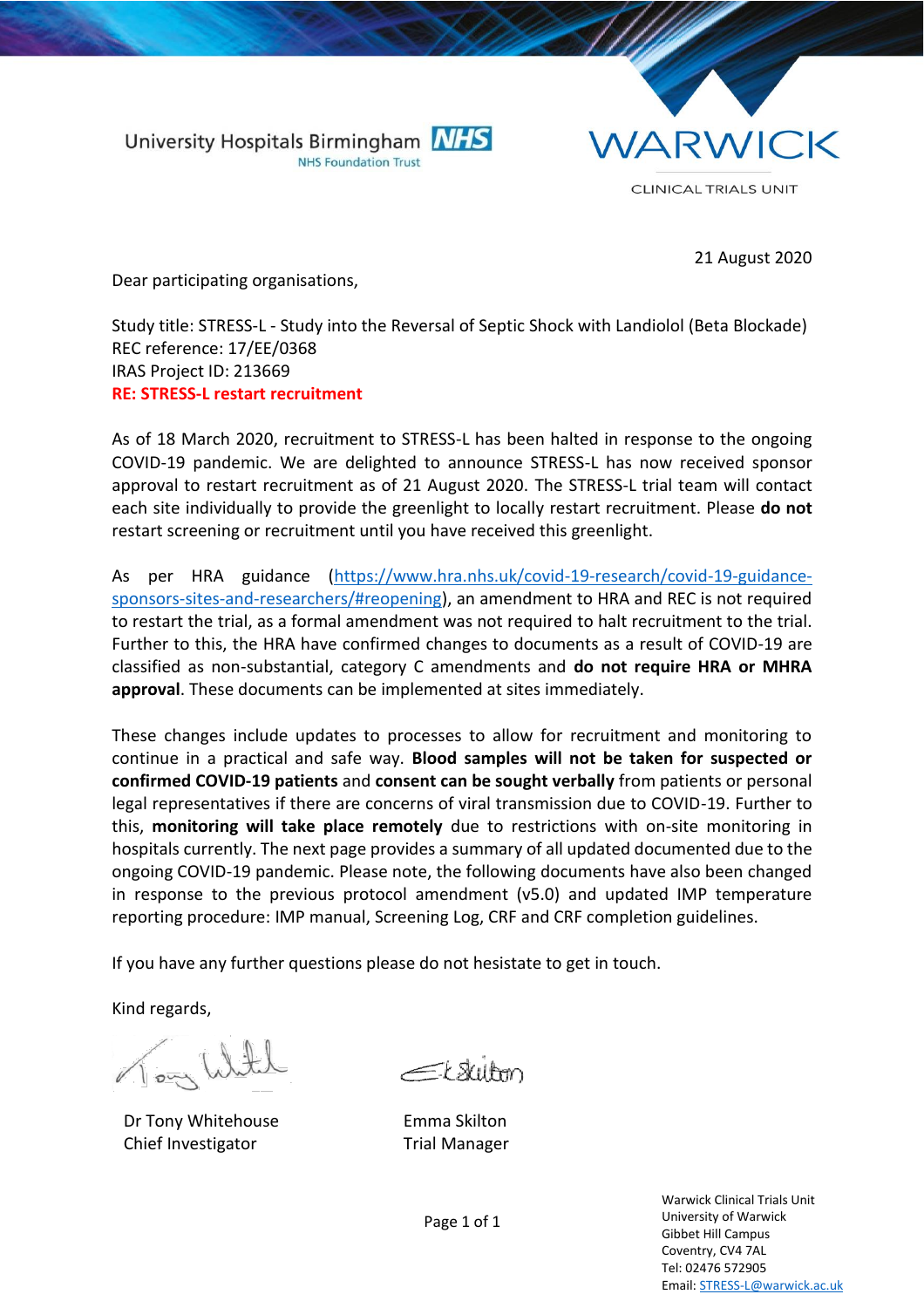



CLINICAL TRIALS UNIT

| <b>Name</b>                                             | <b>Version</b> | <b>Document Date</b> | <b>Submission Date</b> | <b>REC Approval</b> | <b>Reason for change</b>                                                | <b>Summary of changes made</b>                                                                                                                                                                                                                                                                                                                                  |
|---------------------------------------------------------|----------------|----------------------|------------------------|---------------------|-------------------------------------------------------------------------|-----------------------------------------------------------------------------------------------------------------------------------------------------------------------------------------------------------------------------------------------------------------------------------------------------------------------------------------------------------------|
|                                                         | number         |                      |                        | Date                |                                                                         |                                                                                                                                                                                                                                                                                                                                                                 |
| Protocol                                                | 6.0            | 26/06/2020           | N/A                    | N/A                 | Updates to processes in<br>response to the ongoing<br>COVID-19 pandemic | • Verbal consent can be sought from a<br>relative or patient due to visitation<br>restrictions and risk of infection<br>transmission. A witness must be present for<br>discussion and countersign consent form.<br>Blood samples will not be taken for<br>suspected or confirmed COVID-19 patients.<br>Monitoring will take place remotely during<br>this time. |
| <b>Patient Information Sheet</b>                        | 5.0            | 06/08/2020           | N/A                    | N/A                 | Updated in response to the<br>ongoing COVID-19 pandemic                 | Verbal consent may be sought if there are<br>concerns regarding risk of infection<br>transmission due to the COVID-19<br>pandemic.<br>If patient has suspected or confirmed<br>COVID-19, blood samples will not be taken<br>to minimise risk of viral transmission.                                                                                             |
| <b>Short Patient Information</b><br><b>Sheet</b>        | 4.0            | 20/08/2020           | N/A                    | N/A                 | Updated in response to the<br>ongoing COVID-19 pandemic                 | If patient has suspected or confirmed<br>COVID-19, blood samples will not be taken<br>to minimise risk of viral transmission.                                                                                                                                                                                                                                   |
| <b>Legal Representative</b><br><b>Information Sheet</b> | 5.0            | 06/08/2020           | N/A                    | N/A                 | Updated in response to the<br>ongoing COVID-19 pandemic                 | Verbal consent can be sought from a<br>relative if there are concerns regarding risk<br>of infection transmission due to the COVID-<br>19 pandemic.<br>If patient has suspected or confirmed<br>COVID-19, blood samples will not be taken<br>to minimise risk of viral transmission.                                                                            |
| <b>Consent Form</b>                                     | 5.0            | 06/07/2020           | N/A                    | N/A                 | Updated in response to the<br>ongoing COVID-19 pandemic                 | Addition of witness signature for verbal<br>consent if there are concerns regarding risk                                                                                                                                                                                                                                                                        |

Page 1 of 1

Warwick Clinical Trials Unit University of Warwick Gibbet Hill Campus Coventry, CV4 7AL Tel: 02476 572905 Email[: STRESS-L@warwick.ac.uk](mailto:PIPS-1@warwick.ac.uk)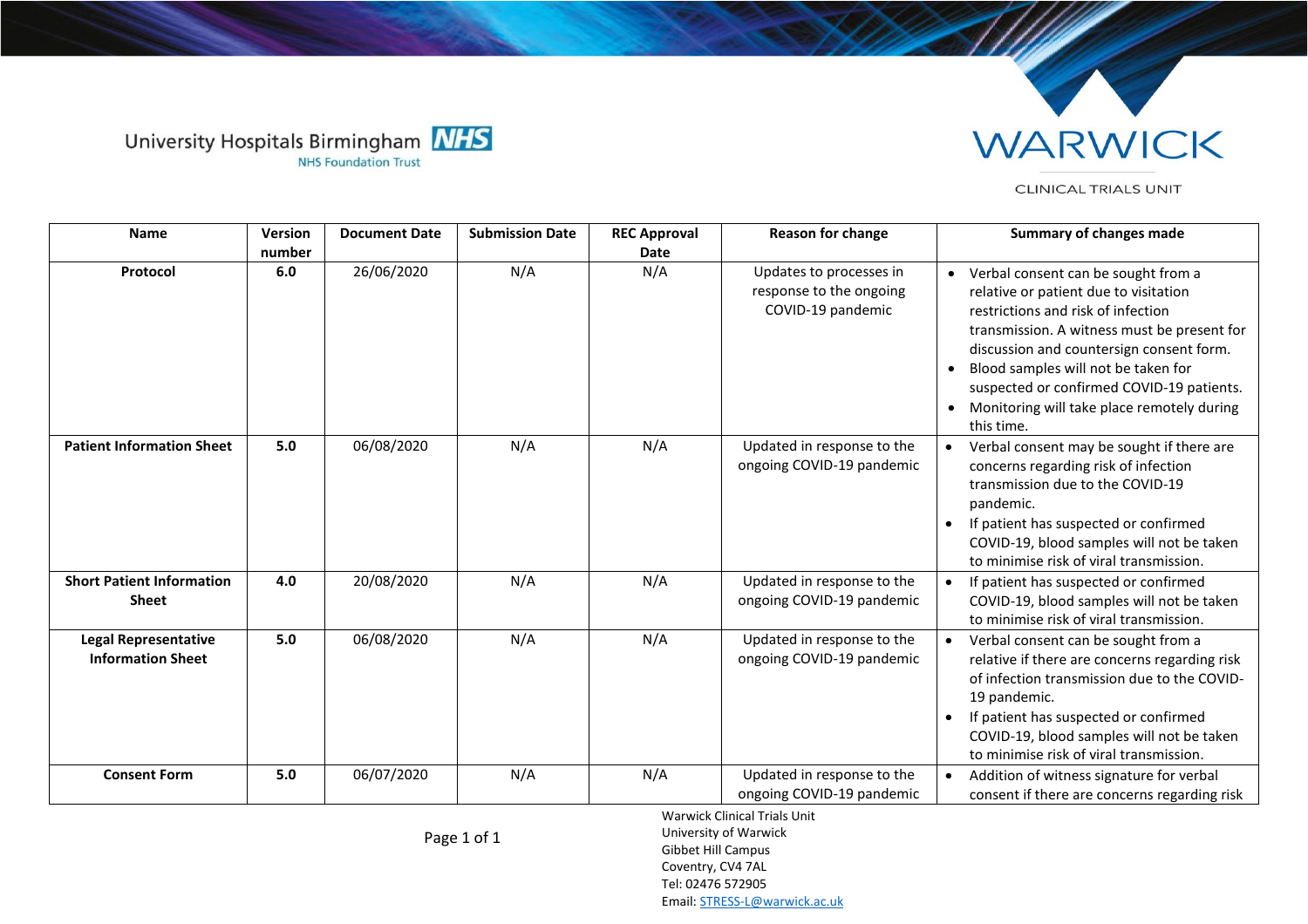



## CLINICAL TRIALS UNIT

| <b>Name</b>                                        | Version | <b>Document Date</b> | <b>Submission Date</b> | <b>REC Approval</b> | <b>Reason for change</b>                                                                                      | <b>Summary of changes made</b>                                                                                                                          |
|----------------------------------------------------|---------|----------------------|------------------------|---------------------|---------------------------------------------------------------------------------------------------------------|---------------------------------------------------------------------------------------------------------------------------------------------------------|
|                                                    | number  |                      |                        | <b>Date</b>         |                                                                                                               | of infection transmission due to the COVID-<br>19 pandemic.                                                                                             |
| <b>Legal Representative</b><br><b>Consent Form</b> | 5.0     | 26/06/2020           | N/A                    | N/A                 | Updated in response to the<br>ongoing COVID-19 pandemic                                                       | Addition of witness signature for verbal<br>consent if there are concerns regarding risk<br>of infection transmission due to the COVID-<br>19 pandemic. |
| <b>IMP Management Manual</b>                       | 5.0     | 17/08/2020           | N/A                    | N/A                 | Additional stability data to<br>support temperature<br>excursions up to 25 degrees for<br>a maximum of 1 week | Updated information regarding identifying<br>and reporting temperature excursions with<br>new flow chart.                                               |
| <b>Lab Manual</b>                                  | 3.0     | 06/07/2020           | N/A                    | N/A                 | Updated in response to the<br>ongoing COVID-19 pandemic                                                       | If patient has suspected or confirmed<br>COVID-19, blood samples will not be taken<br>to minimise risk of viral transmission.                           |
| <b>Blood Sample Schedule</b><br><b>Information</b> | 2.0     | 06/07/2020           | N/A                    | N/A                 | Updated in response to the<br>ongoing COVID-19 pandemic                                                       | Blood samples should not be taken for<br>suspected or confirmed positive COVID-19<br>patients.                                                          |
| <b>Screening Log</b>                               | 8.0     | 30/07/2020           | N/A                    | N/A                 | Protocol amendment                                                                                            | Changes to eligibility criteria                                                                                                                         |
| <b>CRF Booklet</b>                                 | 6.0     | 06/07/2020           | N/A                    | N/A                 | Protocol amendment                                                                                            | Inclusion and exclusion criteria updated on<br>$\bullet$<br>eligibility form in line with protocol<br>amendment (v5.0, 17 December 2019).               |
| <b>Eligibility Form</b>                            | 4.0     | 06/07/2020           | N/A                    | N/A                 | Protocol amendment                                                                                            | Inclusion and exclusion criteria updated on<br>$\bullet$<br>eligibility form in line with protocol<br>amendment (v5.0, 17 December 2019).               |
| <b>CRF Completion Guidelines</b>                   | 3.0     | 06/07/2020           | N/A                    | N/A                 | Updated in response to the<br>ongoing COVID-19 pandemic                                                       | Document positive COVID-19 infections in<br>Microbiology Specimens CRF                                                                                  |
| <b>Frequently Asked Questions</b>                  | 4.0     | 06/07/2020           | N/A                    | N/A                 | Amended following v5.0<br>Protocol Amendment and in                                                           | Clarification regarding protocol v5.0<br>eligibility criteria                                                                                           |

Warwick Clinical Trials Unit University of Warwick Gibbet Hill Campus Coventry, CV4 7AL Tel: 02476 572905 Email[: STRESS-L@warwick.ac.uk](mailto:PIPS-1@warwick.ac.uk)